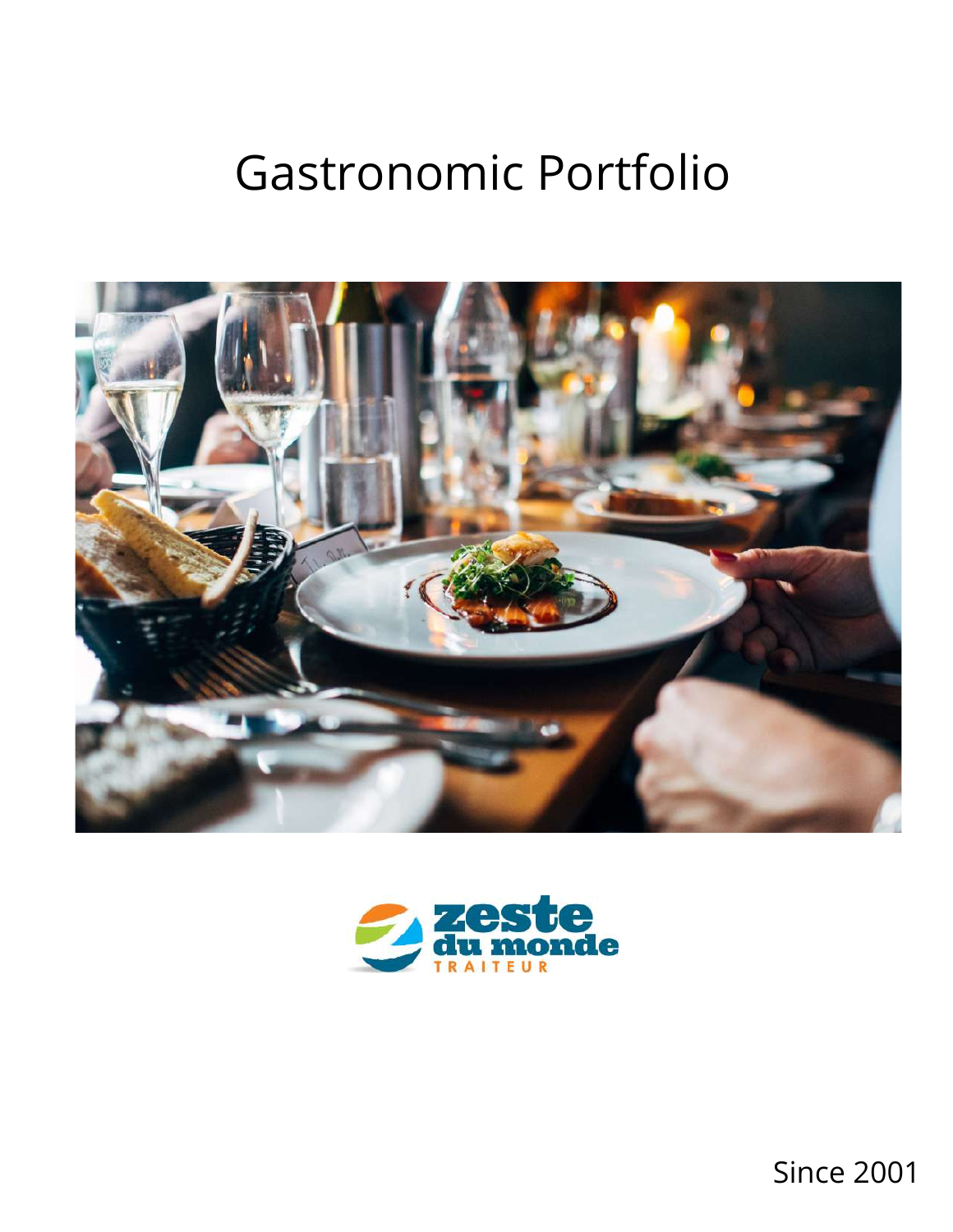

#### ZESTE MISSION

Throughout the years, new trends, events, joys and challenges fuel us and allow us to improve, innovate and express the passion we feel for gastronomy. Our goal is and always will be the satisfaction of our clientele. The quality and the presentation of the food will always be our priority.

### ZESTE ECO

Our customers are precious to us. Sustainable development is jus as important. We have implemented measures to maintain an eco-responsible management model to reduce our ecological footprint. We use local products and biodegradable and/or compostable packaging. Food waste is lowered by efficient training of our employees and by distributing surplus edible food to local associations.

### FOOD CHALLENGES

While it is impossible for us to definitively guarantee the absence of allergens in our products, we take our role as your partner facing food challenges very seriously. Our experienced team take great care in preparing meals that respect the food allergies and restrictions of your guests to the highest degree while at the same time making the ordering process as easy as possible. Share your concern with your representative and benefit from our no fuss, no muss experience.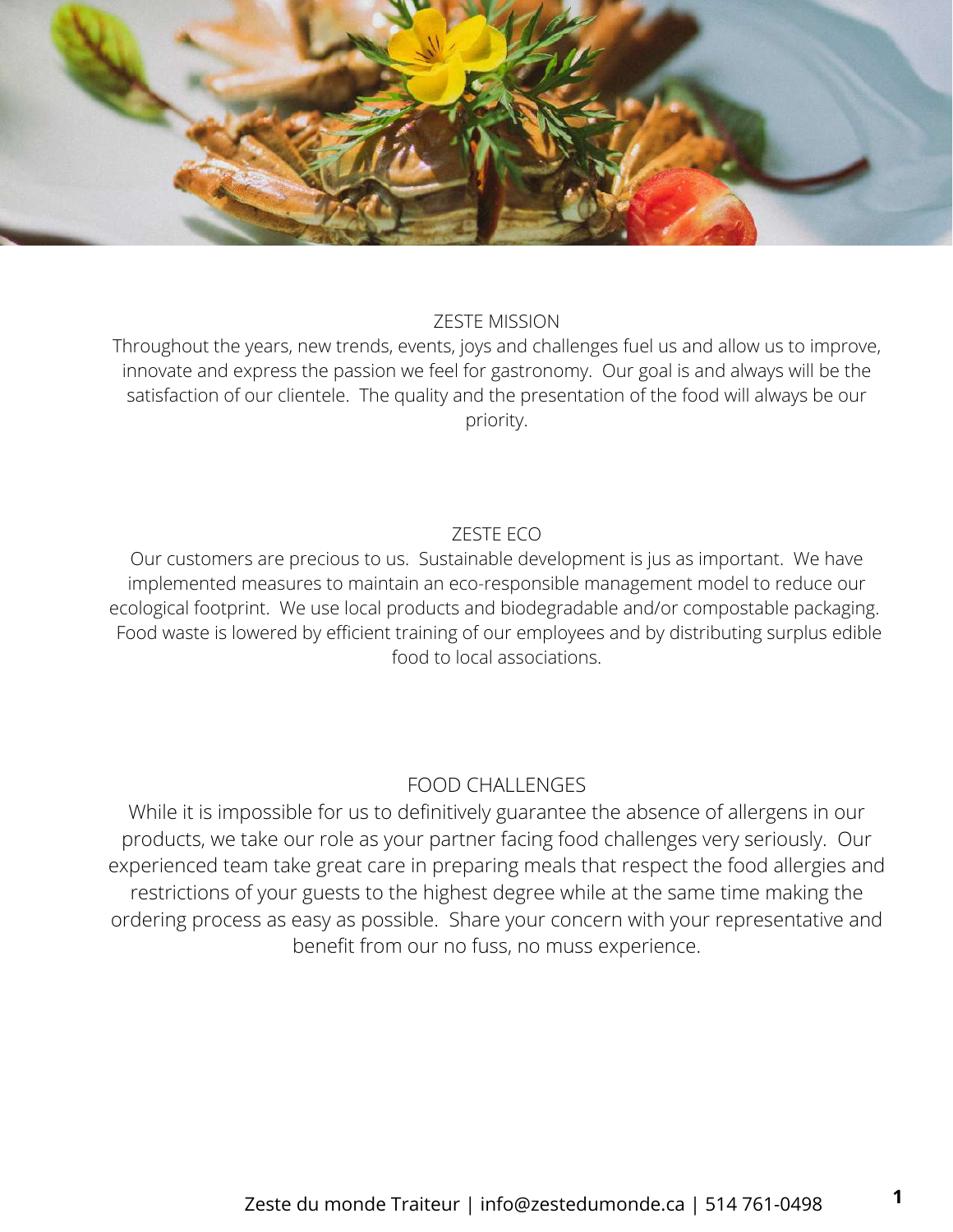

# **AU MENU**

Ask for a quote!

Our representatives are available Monday to Friday from 9am to 5pm to answer your questions. info@zestedumonde.ca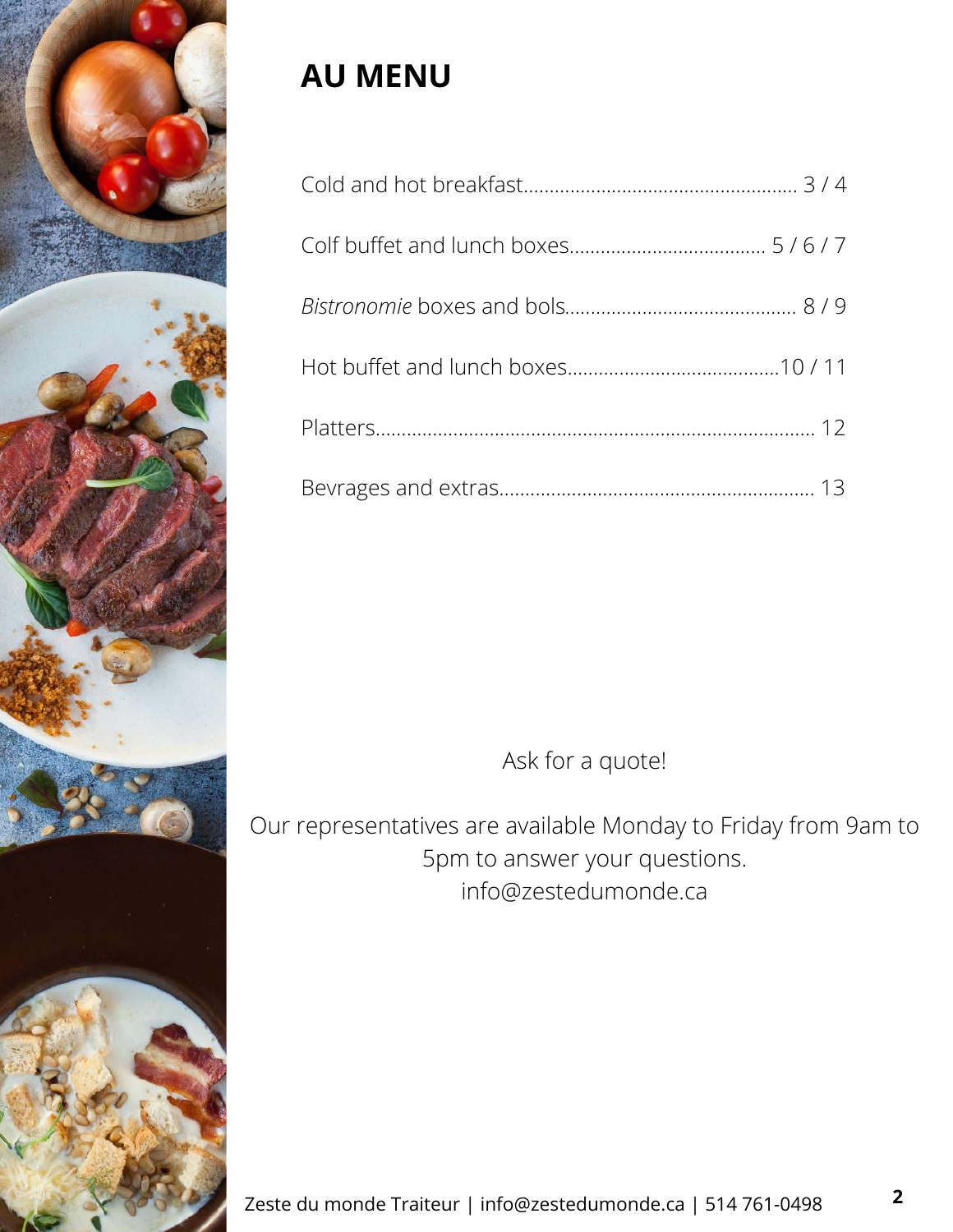

# **COLD BREAKFAST**

Buffet: minimum 6 identical meals Lunch box: minimum 4 identical meals Order before 12h the day before

Buffet / Lunch box

### Le Réveil......................................................... \$10.95 / \$11.95 2 cold items (page 4) Orange juice

With buffet, option to replace juice by coffee +\$1.75 p.p.

### Le Matinal....................................................... \$13.95 / \$14.95

3 cold items (page 4) Orange juice With buffet, option to replace juice by coffee +\$1.75 p.p.

### Le Bon Matin.................................................. \$16.95 / \$17.95

4 cold items (page 4) Orange juice With buffet, option to replace juice by coffee +\$1.75 p.p.

Buffets on recyclable trays are +\$1.50 p.p..

# **HOT BREAKFAST**...................... \$24.95

Minimum 10 identical meals Order 72h in advance Buffet only

3 cold items (page 4)

4 hot items :

- Scrambled eggs
- Smoked bacon / 3 p.p.
- Homestyle sausage / 2 p.p.
- Roasted potatoes

Orange juice or replace juice by coffee +\$1.75 p.p.

Hot meals typically require the rental of chafing dishes at \$15.00 each as well as a \$20.00 installation fee. Ask your representative for more information.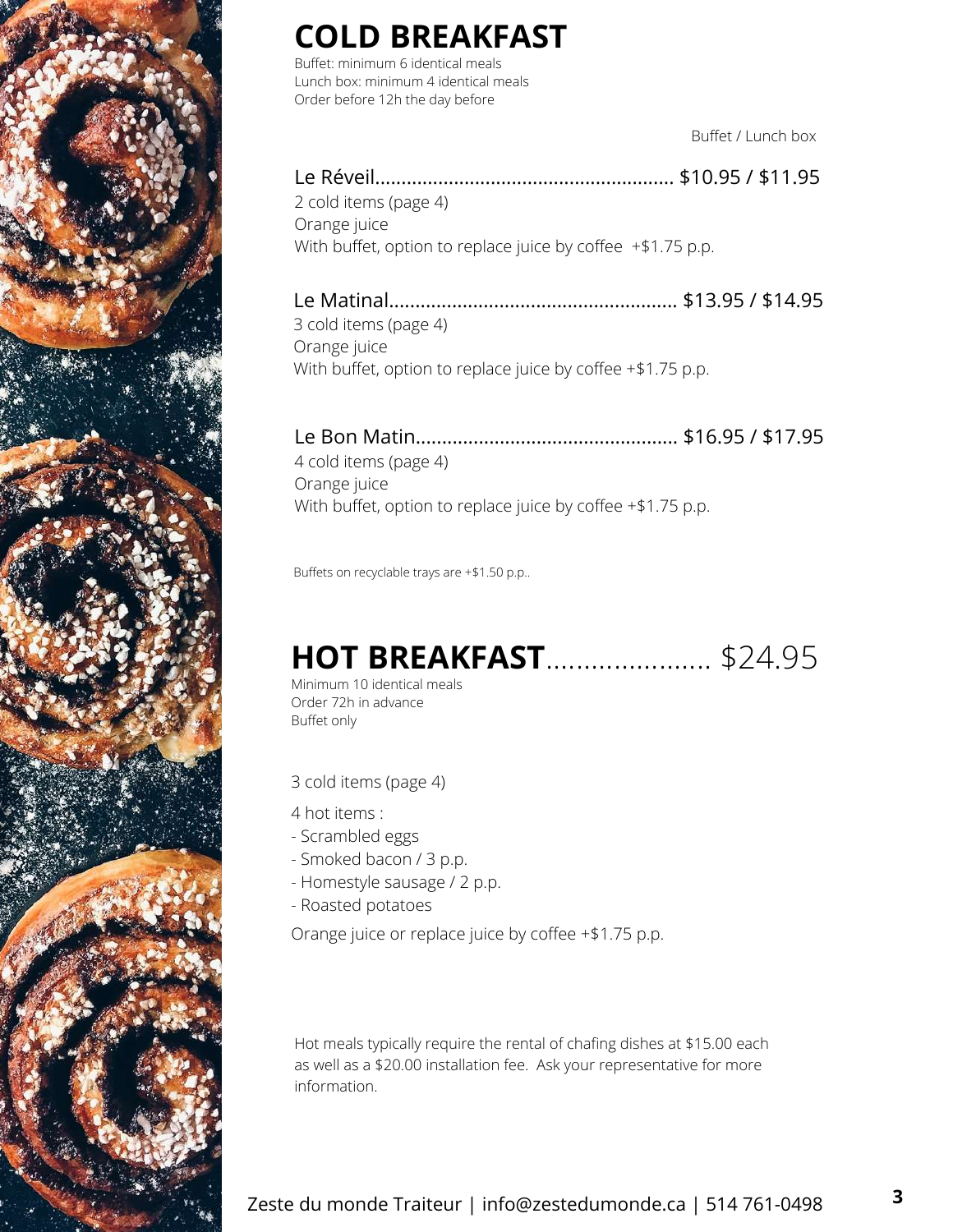

# **BREAKFAST ITEMS**

## Protein

- Mini ham and cheese croissant
- Mini turkey and cheese croissant

- Bon Matin wrap with hard-boiled egg, bacon, tomato, lettuce and mayonnaise

- Le Matinal Sandwich with egg and home-made parsley mayonnaise on multigrain bread

- Bagel with cream cheese (+\$1.75 p.p. for smoked salmon)

- Plateau du Plateau: platter of smoked salmon, cream cheese mousse, capers and onions with grilled bagels halves (+\$3.95 p.p. buffet only)

## Freshly baked

-Baker's basket: variety of mini muffins, mini croissants, mini pastries, sliced pound cake and home-made jam (+\$1.95 p.p. buffet only)

- Mini pastries / 2 p.p.
- Mini croissants with home-made jam /2 p.p.
- Home-made oatmeal cookies / 2 p.p.
- Home-made mini muffins / 2 p.p.
- Energy bar with oats, nuts, chocolate chips, honey and flax seeds
- Home-made madeleines / 2 p.p.
- Sliced pound cake

### Fruit

- Rainbow of fresh cut fruits
- Mini fresh fruits skewers / 2 p.p.
- Duo of Quebec cheddar with grapes
- Yogurt with berry coulis and granola

### Hot beverages page 14

VERSION 2.0 All our products with bacon are also available with turkey bacon.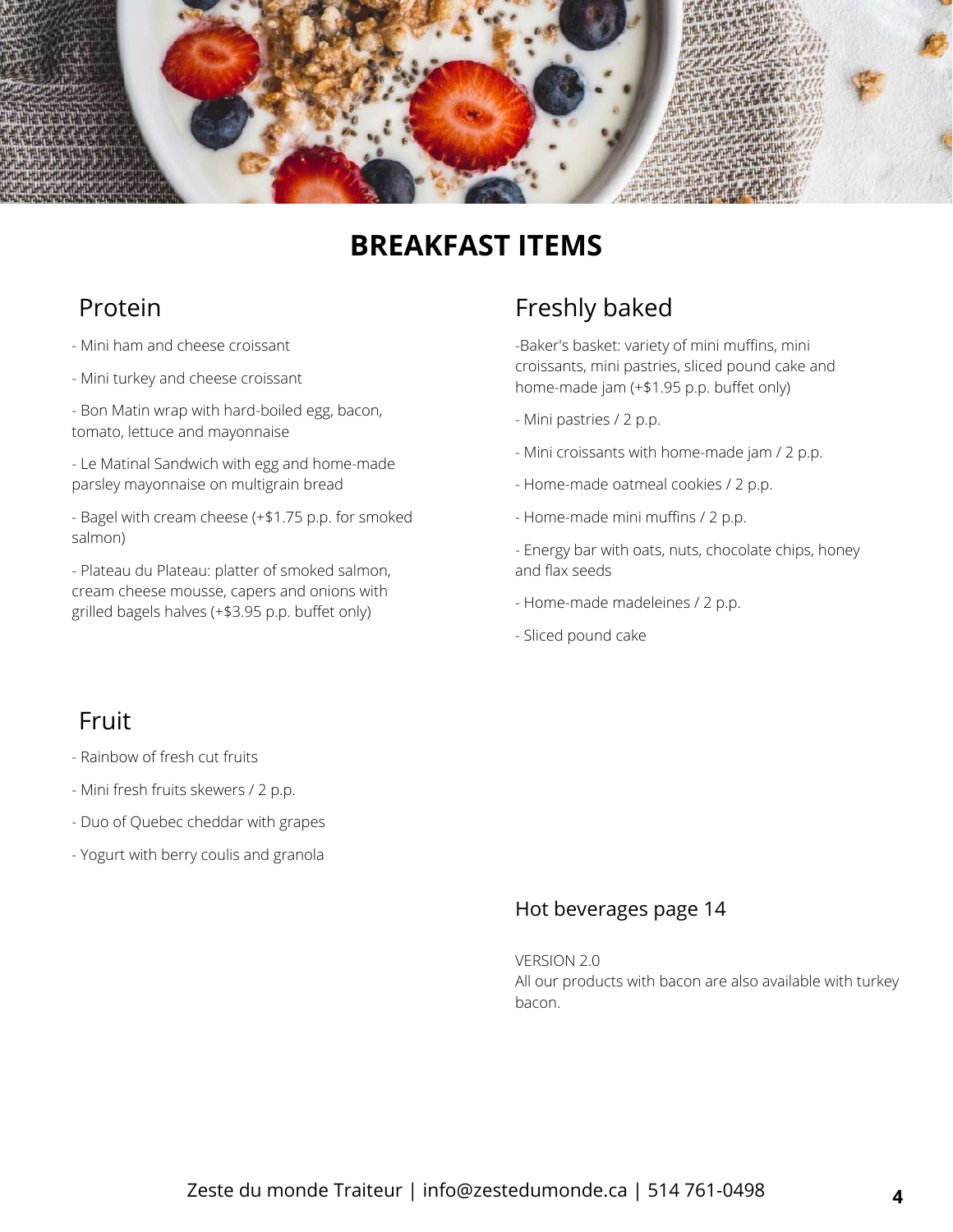

# **COLD BUFFET AND LUNCH BOXES**

Buffet: minimum 6 identical meals Lunch box: minimum 4 identical meals Order the day before 3pm

|                                                                                                                                   | Buffet / Lunch box |
|-----------------------------------------------------------------------------------------------------------------------------------|--------------------|
| 1 choice of salad<br>2 choices of sandwich<br>1 pound cake or home-made cookies                                                   |                    |
| 1 choice of appetizer<br>1 choice of salad<br>2 choices of sandwich<br>Pastry of the moment                                       |                    |
| 1 choice of appetizer<br>2 choices of salad<br>2 choices of sandwich or protein / marinade (+\$2.00 p.p.)<br>Pastry of the moment |                    |
| 2 choices of appetizer<br>2 choices of salad<br>1 choice of protein / marinade<br>Fresh bread and butter<br>Pastry of the moment  |                    |
|                                                                                                                                   |                    |

Appetizer : selection page 6 Salad: selection page 6 Sandwich: selection page 7 Protein and marinade: selection page 7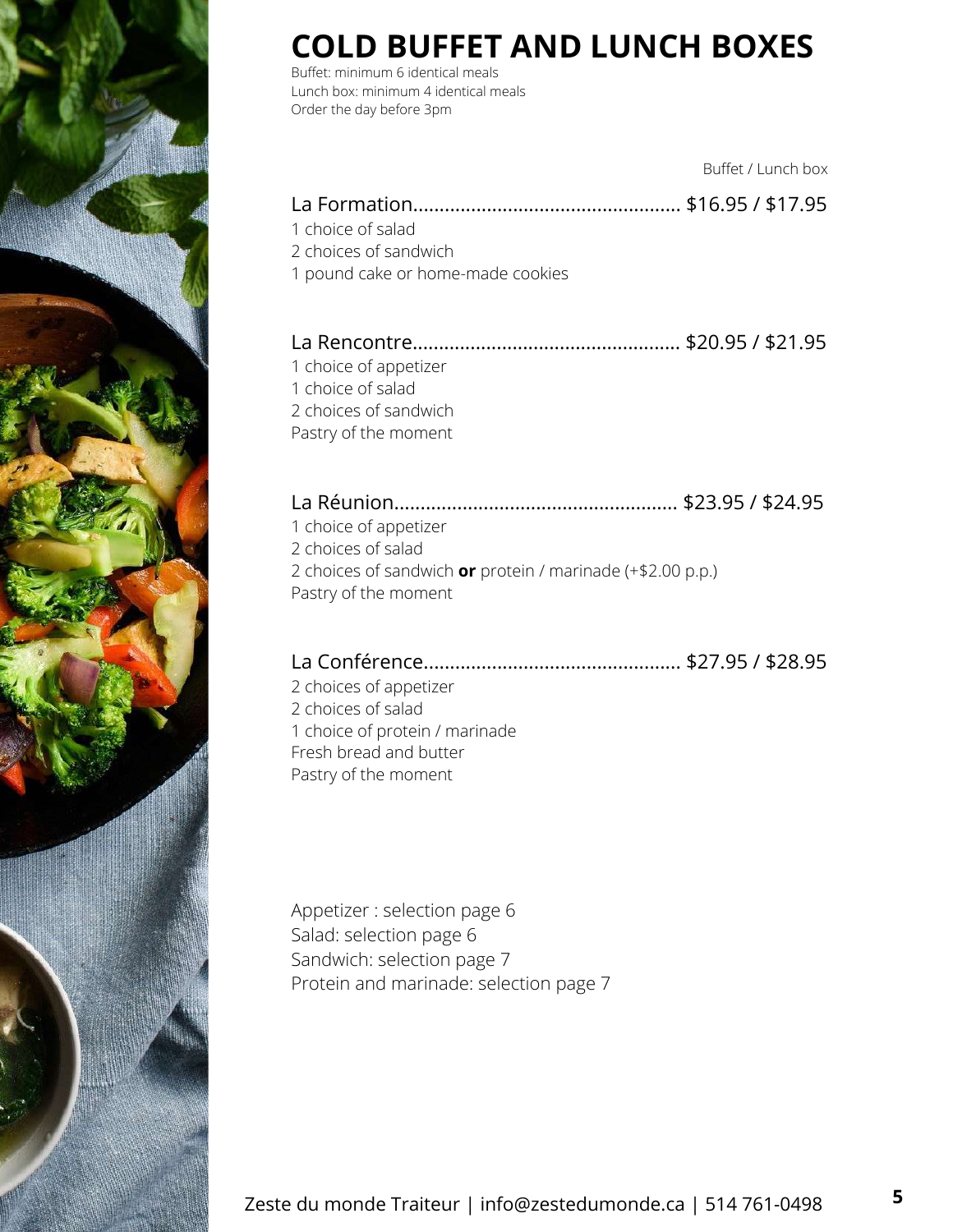

# **APPETIZER**

- Mushroom and spinach mini calzone Mini calzone with mushroom, spinach and cheese

- Antipasti bite Grilled zucchini, bell pepper and mushroom with sherry vinegar

- Beef meatball with sweet and sour sauce/ 2 p.p. Beef meatballs with ginger sweet and sour sauce

- Potato and beef arancini Potato croquette stuffed with Portuguese beef and grated cheese

- Maple ham tapas

Maple ham with fried shallot served on crouton

- Candied tomato puff pastry Puff pastry with candied tomatoes, orange zest and thyme

- Veggie pâté bite Bite of home-made veggie pâté with caramelized onions

- Croquants du jardin Variety of freshly cut crudités served with dip

- Duo of Quebec cheddar Quebec cheddar served with grapes

- Gemelli antipasti Gemelli pasta and grilled zucchini, bell pepper and mushroom with sundried tomatoes pesto

- Basmati rice and edamame Basmati rice, edamame bean, bell pepper, red onion, cucumber, fresh mint and maple Dijon dressing

- Potato and arugula Potato, arugula, grape tomato, green onion and sherry vinegar

# - Greek

Feta cheese, tomato, cucumber, red bell pepper, Kalamata olive, oregano and fresh parsley

**SALAD**

- Beetroot Beetroot, sunflower and pumpkin seeds, feta cheese and lemon dressing

- Zucchini and feta Zucchini, tomato, red onion, fresh mint and feta cheese

- Mesclun Mesclun salad, red bell pepper, cucumber, carrot and orange dressing

- Italian style arugula Arugula, mesclun, mushroom, tomato, red onion and red wine dressing

- Classic Caesar Romaine lettuce, grated parmesan cheese, bacon, croutons and Caesar dressing

VERSION 2.0 All our products with bacon are also available with turkey bacon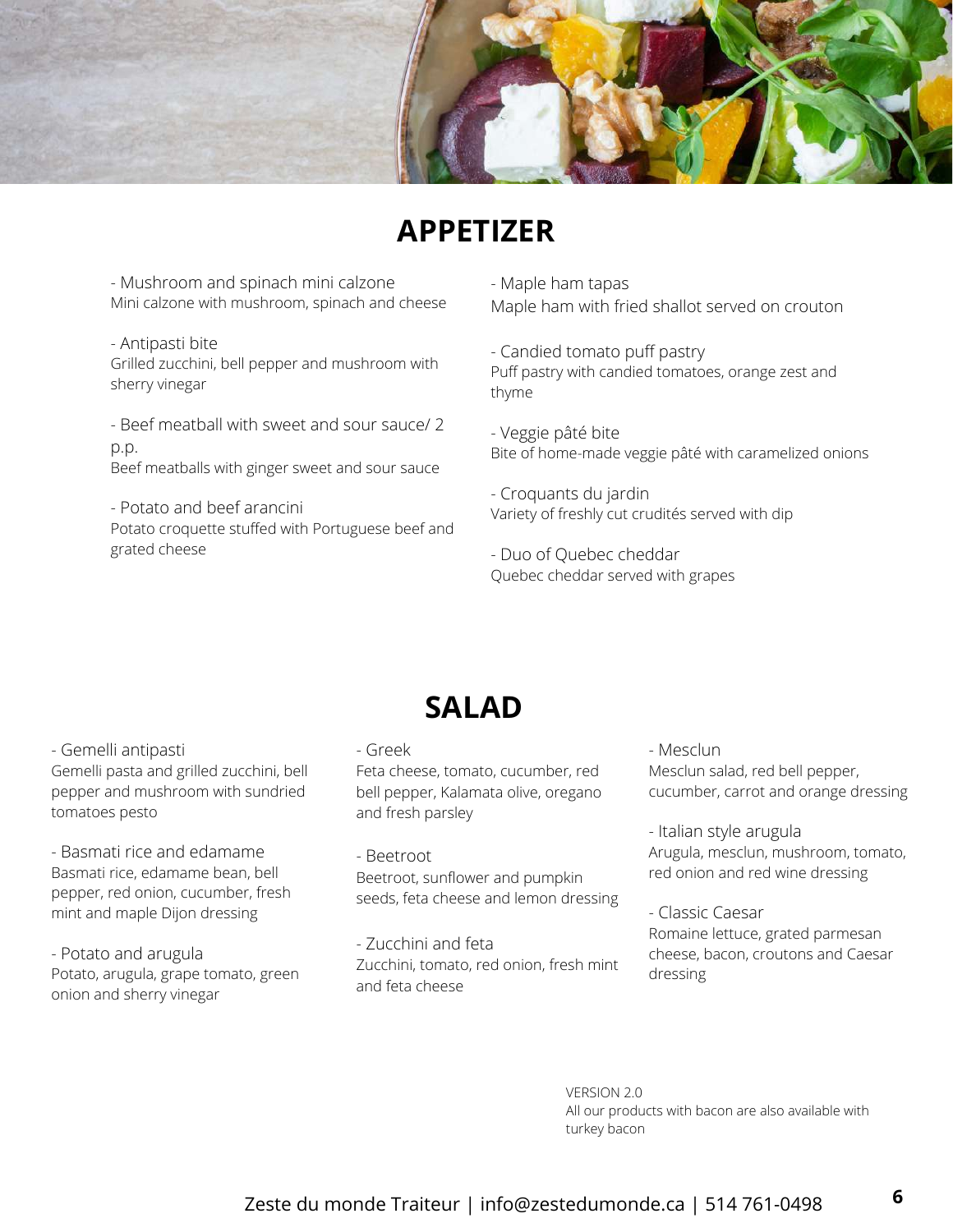

# **SANDWICH**

- Pork and beetroot sandwich Roasted pork, pickled beetroot, fried shallot and dijonnaise

- Genovese ham sandiwch Ham, Genovese salami, lettuce, tomato and mayonnaise

- Saratoga turkey sandiwch Turkey, tomato, pickle, fried shallot and Ruben mayonnaise

- Pomona wrap Turkey, provolone cheese, spinach and sundried tomato mayonnaise

#### - Chicken pesto sandwich Chicken with herbs, tomato, lettuce and pesto mayonnaise

- Lemon and thyme chicken wrap Chicken, lettuce, tomato with lemon and thyme mayonnaise

- Roasted beef sandwich Beef, lettuce, tomato, Swiss cheese and roasted garlic rosemary mayonnaise

- Gallic beef sandiwch Beef, pickle, lettuce, caramelized onions and old-fashioned mustard

- Fines herbs tofu sandwich Tofu with fines herbs, tomato, shallot and mayonnaise

- Vegetable juliennes sandwich Carrot and beetroot julienne, radish, green onion and sriracha mayonnaise

- Veggie pâté sandwich Home-made veggie pâté, lettuce and tomato

# **PROTEIN AND MARINADE**

- Beef tournedos - Chicken breast - Pork fillet - Salmon steak - Sautéed tofy - Greek marinade Garlic, lime juice, lemon juice, olive oil, oregano and Greek spices - Fine herbs marinade Parsley, thyme, rosemary, herbs of Provence and oregano - Bordeaux marinade Shallot, red wine vinegar, red wine and bay leaf - Kyoto marinade Soy sauce, sesame seed, fresh lime juice and honey - Balsamic marinade Reduction of Modena vinegar and pure honey - Chimichurri marinade Shallot, oregano, coriander, thyme, garlic, chili sauce and red wine vinegar
	- BBQ marinade Onion, ketchup, garlic, peach, chipotle, BBQ spice, Worcestershire sauce and chili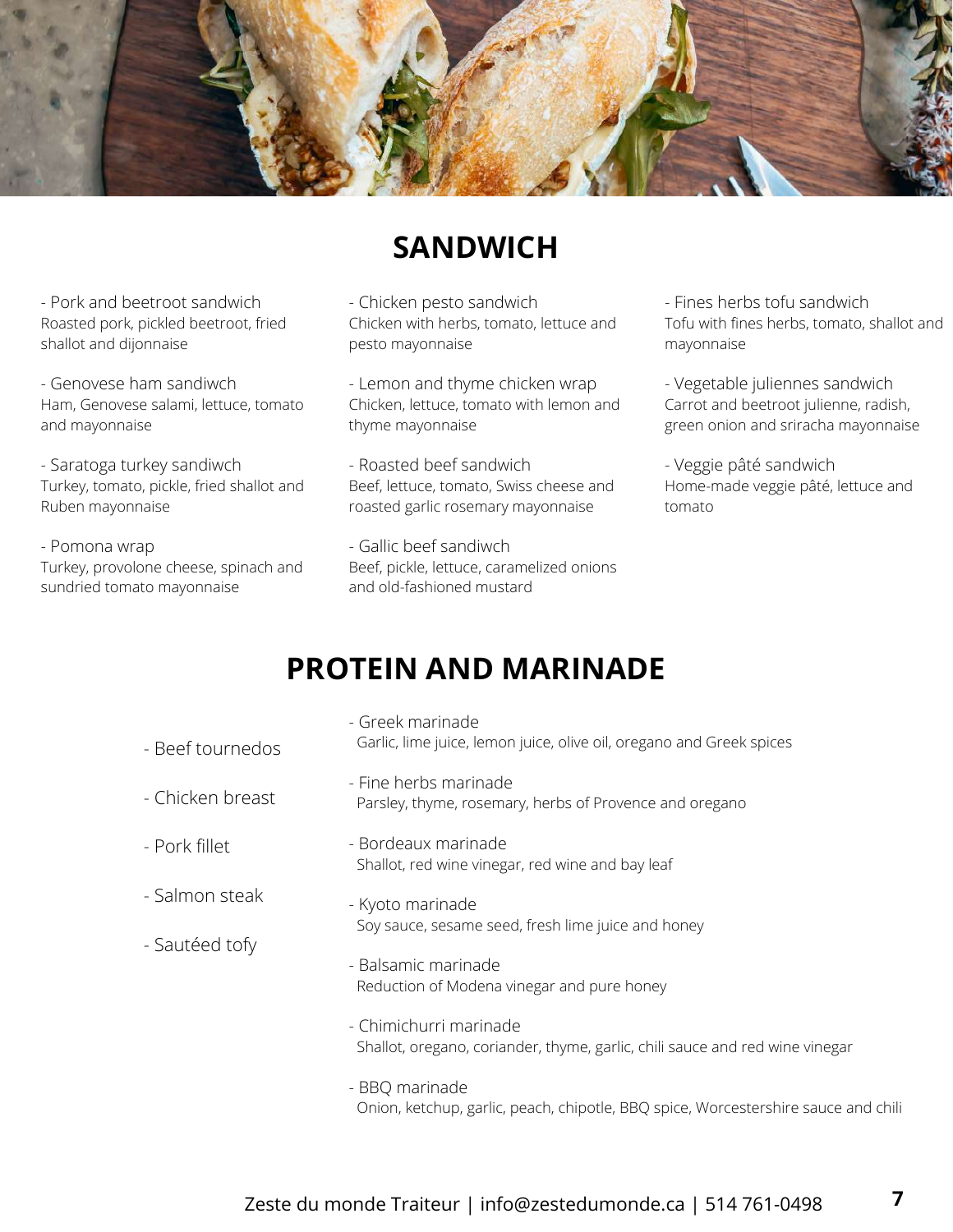

# **BISTRONOMIE BOXES AND BOLWS**

No minimum require Order the day before 12h

### Bistronomie boxes and bolws can be personalized to the tastes of each guest!

**Bistronomie boxes**: marinated protein served on a bed of greens or roasted vegetables couscous accompanied of a deluxe pastry **\$28.50**

#### 1 choice of protein and marinade:

| - Beef tournedos | - Greek marinade<br>Garlic, lime juice, lemon juice, olive oil, oregano and Greek spices                   |  |
|------------------|------------------------------------------------------------------------------------------------------------|--|
| - Chicken breast | - Fines herbs marinade                                                                                     |  |
| - Pork filet     | Parsley, thyme, rosemary, herbs of Provence and oregano                                                    |  |
| - Salmon steak   | - Bordeaux marinade<br>Shallot, red wine vinegar, red wine and Bay leaf                                    |  |
| - Sautéed tofu   | - Kyoto marinade<br>Soy sauce, sesame seed, fresh lime juice and honey                                     |  |
|                  | - Balsamic marinade<br>Reduction of Modena vinegar and pure honey                                          |  |
|                  | - Chimichurri marinade<br>Shallot, oregano, coriander, thyme, garlic, chilic sauce and red<br>wine vinegar |  |

- BBQ marinade Onion, ketchup, garlic, peach, chipotle, BBQ spices, Worcestshire sauce and chili

### 1 choice of dressing:

- La Jaune: mandarin infused dressing
- La Bleue: balsamic dressing with caramelized onions
- La Blanche: creamy garlic dressing
- La Rouge: sundried tomato and red wine dressing

#### 1 choice of deluxe pastry:

- Chocolat tart
- Lemon meringue tart
- Pecan tart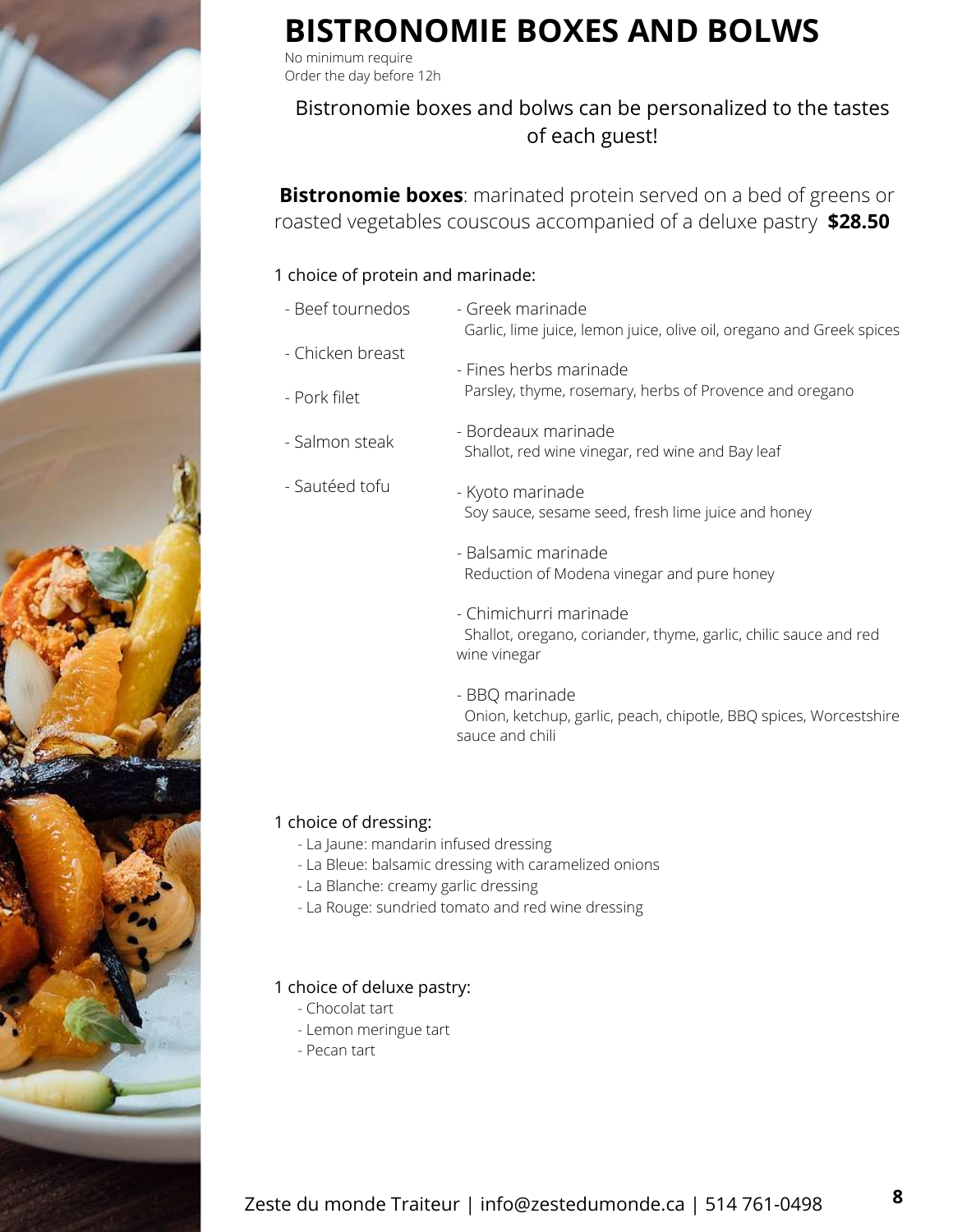

### Bistronomie boxes and bowls can be personalized to the taste of each guest!

### **Bistronomie bolw**: meal salad with protein **\$23.95**

### 1 choice of salad meal:

- French with gemelli pasta, beetroot, sunflower and pumpkin seeds and red wine dressing
- Middle East with couscous, zucchini, tomato, red onion, feta chesse, fresh mint and fine herbs dressing
- Greek with farfalle pasta, lettuce, cucumber, bell pepper, feta cheese, black olive and greek dressing
- Asian with soba noodles, cucumber, carrot, daikon, green onion, radish, pepper, lettuce and Asian dressing

### 1 choice of protein:

- Beef tournedos Pork fillet Sautéed tofu
- Chicken breast Salmon steak

To end the meal with a sweet, our deluxe pastry at **\$3.50**/each\*

- Chocolat tart
- Lemon meringue tart
- Pecan tart





\*Price valid with purchase of a Bistronime meal salad only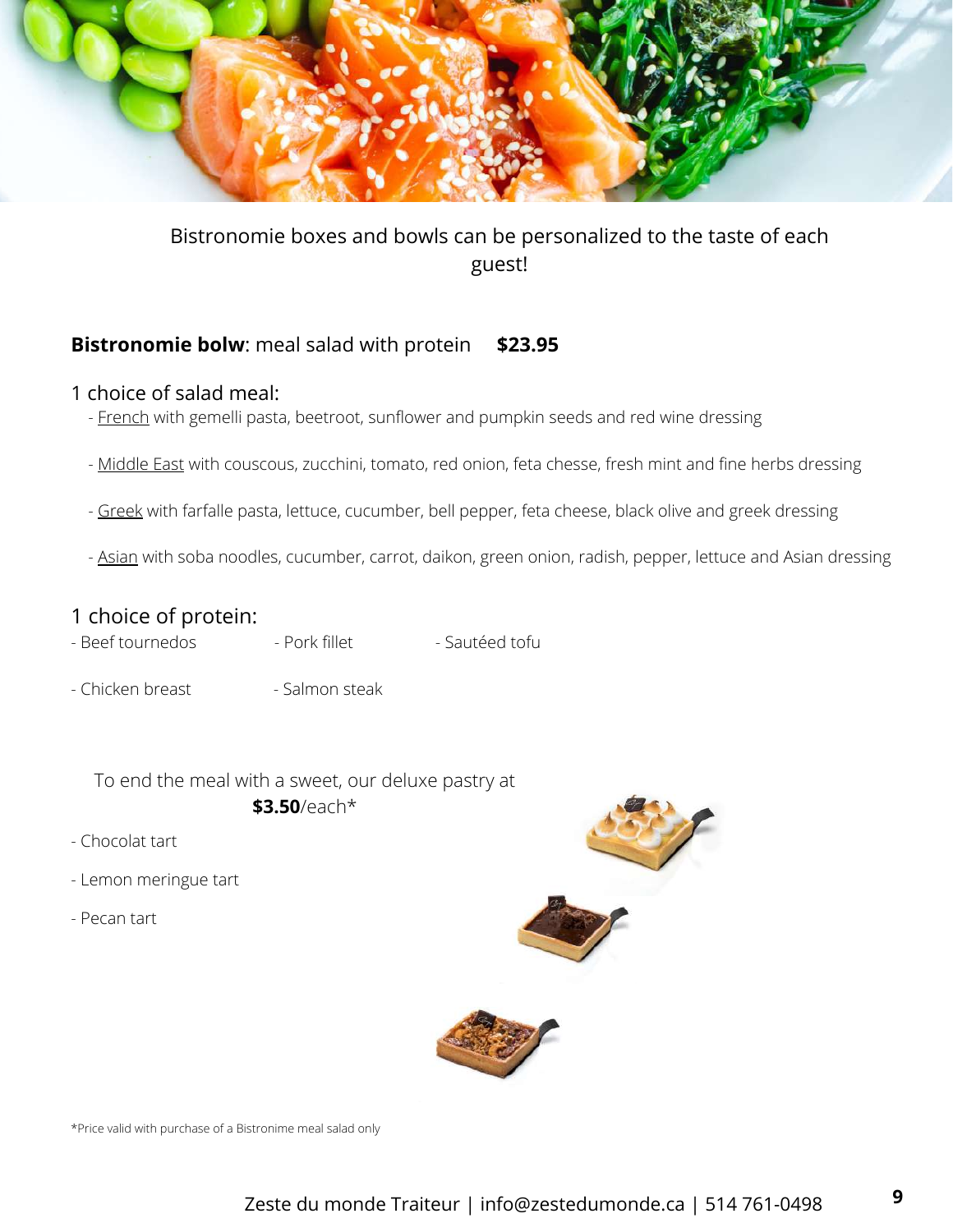

# **HOT BUFFET AND LUNCH BOXES** Buffet: minimum 10 identical meals

Lunch box: minimum 5 identical meals Order 72h in advance

Buffet / Lunch box

### La Trattoria............................................... \$22.95 / \$23.95 2 choices of salad

Spinach and cheese cannelloni **or** meat cannelloni Vegetable marinara sauce Fresh bread and butter Pastry of the moment

## Le Confort................................................. \$27.95 / \$28.95

2 choices of salad 1 choice of carbs 1 choice of hot meal Fresh bread and butter Pastry of the moment

### Le Copieux................................................. \$29.95 / \$30.95

 choice of salad choice of carbs choice of veggies choice of hot meal Fresh bread and butter Patry of the moment

Salad: selection page 6 Carbs and veggies: selection page 11 Hot meal: selection page 11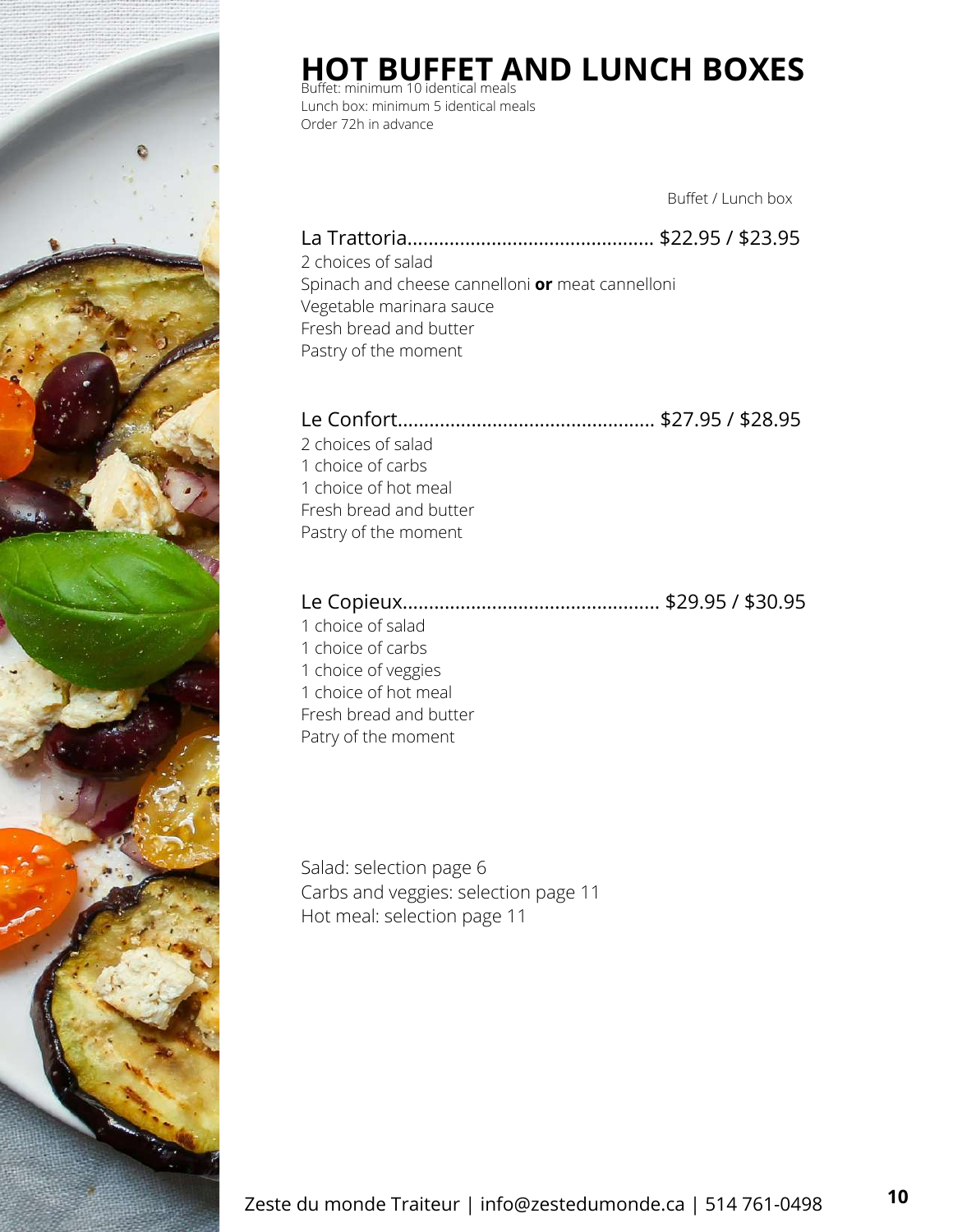

# **CARBS AND VEGGIES**

- Mixed vegetables with fines herbs Carrot, bell pepper, broccoli, turnip, red onion, eggplant and herbs

- Grilled mixed vegetables Eggplant, zucchini, bell pepper, fennel, red onion, tomato sauce, garlic and herbs

- Lemon roasted potatoes Baby potatoes, thyme, onion, garlic flower, turmeric and lemon zest

- Old-fashioned mashed potatoes Classic mashed potatoes with butter and milk

- Vegetable pilaf rice White rice, chicken stock, minced vegetables

- Basmati rice Basmati rice with butter and green onion

## **HOT MEAL**

- Spanish-style chicken Chicken breast, chorizo sausage, mushroom, white wine, chicken stock, onion and garlic

- Tarragon-chardonnay chicken Chicken breast, shallot, mushroom, white wine, tarragon cream and parsley

- Tex-Mex beef Shank steak marinated in pineapple juice, beef broth, sweet tomato sauce Tabasco and soy sauce

> - Stewed Lyonnais-style beef Stewed beef topped with a delicious Lyonnais-style red wine sauce

- Lemon sauce salmon Salmon, lemon juice, cream, saffron, Dijon mustard and parsley

- Cream sauce with caper salmon Salmon steak, chive, cream, egg, capers and lemon juice

- General Tao tofu Crispy tofu, carrot, green and red onions and red bell pepper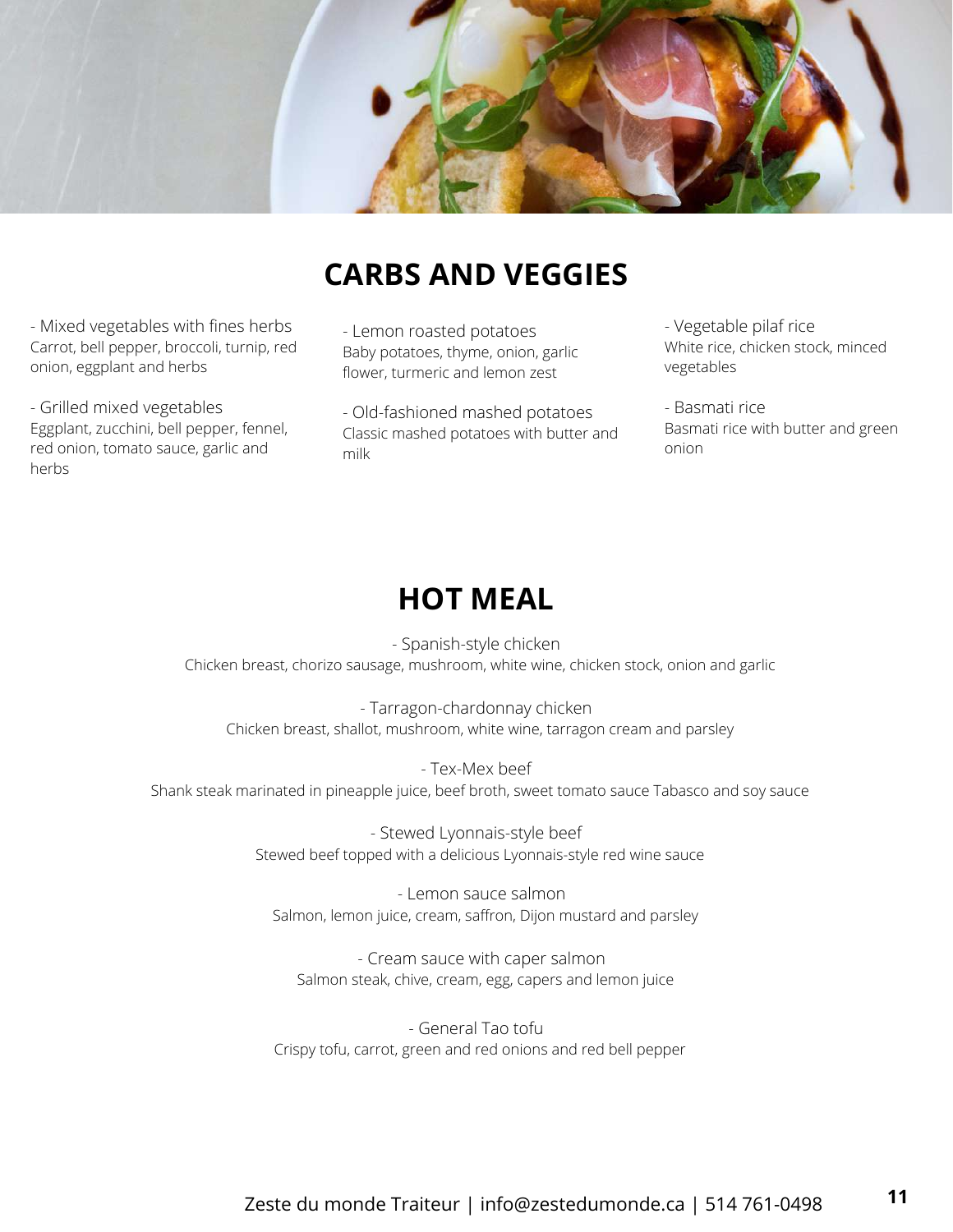

# **PLATTERS**

#### Rainbow of fresh cut fruits

Variety of seasonal fruits

| Small / 6 to 8 people \$30.95   |  |
|---------------------------------|--|
| Large / 10 to 12 people \$45.95 |  |

#### Croquants du jardin

Freshly cut crudités served with dip

| Small / 6 to 8 people \$31.95   |  |
|---------------------------------|--|
| Large / 10 to 12 people \$49.95 |  |

#### Quebec cheddar duo

Quebec cheddar served with grapes, mixed nuts and fresh cut bread

| Small / 6 to 8 people \$41.95   |  |
|---------------------------------|--|
| Large / 10 to 12 people \$63.95 |  |

#### Firm cheeses and brie

Variety of firm cheeses from Quebec and brie serves with grapes, mixed nuts and fresh bread

| Small / 6 to 8 people \$46.95   |  |
|---------------------------------|--|
| Large / 10 to 12 people \$71.95 |  |

#### Fine cheeses from Quebec

Variety of Quebec fine cheese served with grapes, mixed nuts and fresh cut bread

| Small / 6 to 8 people \$67.95   |  |
|---------------------------------|--|
| Large / 10 to 12 people\$104.95 |  |

#### Cold cuts

Selection of cold cuts with marinades, dijonnaise sauce and fresh cut bread

| Small / 6 to 8 people \$44.95   |  |
|---------------------------------|--|
| Large / 10 to 12 people \$68.95 |  |

#### Pâtés and terrines from Quebec

Variety of Quebec pâtés served with pickles, onion jam and fresh cut bread

| Large / 10 to 12 people \$71.95 |  |
|---------------------------------|--|

#### Smoked salmon

Smoked salmon and cream cheese mousse with capers, chopped onions and fresh cut bread

| Large / 10 to 12 people \$85.95 |  |
|---------------------------------|--|

#### Crustless sandwich platter

Variety of crustless sandwiches garnished with chicken salad, egg salad and ham salad

Small / 6 to 8 people - 36 pcs................ \$40.95 Large / 10 to 12 people - 60 pcs........... \$65.95